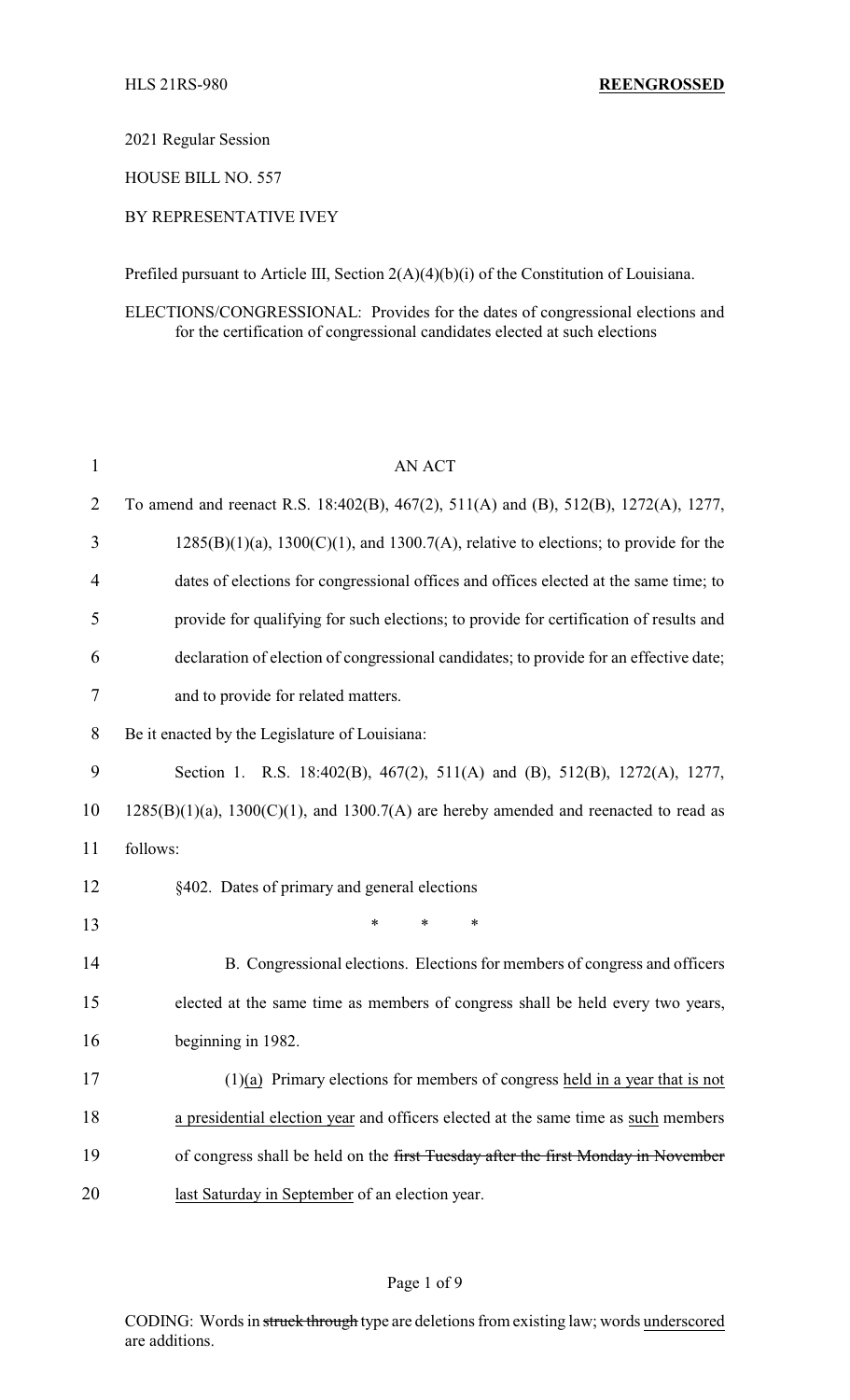| $\mathbf{1}$   | (b) Primary elections for members of congress held in a presidential election             |
|----------------|-------------------------------------------------------------------------------------------|
| $\overline{2}$ | year and officers elected at the same time as such members of congress shall be held      |
| 3              | on the first Saturday in August of an election year.                                      |
| $\overline{4}$ | (2) General elections for members of congress and officers elected at the                 |
| 5              | same time as members of congress shall be held on the fifth Saturday after the first      |
| 6              | Tuesday after the first Monday in November of an election year.                           |
| 7              | $\ast$<br>$\ast$<br>*                                                                     |
| 8              | §467. Opening of qualifying period                                                        |
| 9              | The qualifying period for candidates in a primary election shall open:                    |
| 10             | $\ast$<br>$\ast$<br>*                                                                     |
| 11             | $(2)(a)$ For candidates in a congressional primary election held in a year that           |
| 12             | is not a presidential election year and those in any special primary election to be held  |
| 13             | at the same time, on the third Wednesday in July June of the year of the election.        |
| 14             | For candidates in a congressional primary election in a presidential<br>(b)               |
| 15             | election year and those in any special primary election to be held at the same time,      |
| 16             | on the second Wednesday in May of the year of the election.                               |
| 17             | ∗<br>∗<br>∗                                                                               |
| 18             | §511. Election of candidates in a primary election                                        |
| 19             | A.(1) Majority vote. A candidate who receives a majority of the votes cast                |
| 20             | for an office in a primary election is elected. If there are two or more offices of the   |
| 21             | same character to be filled, the number of votes necessary to constitute a majority       |
| 22             | shall be greater than the result obtained by dividing the total votes cast for all of the |
| 23             | candidates by the number of offices to be filled and dividing the result so obtained      |
| 24             | by two. If more candidates receive a majority than there are offices to be filled,        |
| 25             | those of such candidates receiving the highest total of votes shall be elected, to the    |
| 26             | number required to fill all of the offices. Any votes received by a withdrawn             |
| 27             | candidate or a deceased candidate shall be void and shall not be counted for any          |
| 28             | purpose whatsoever.                                                                       |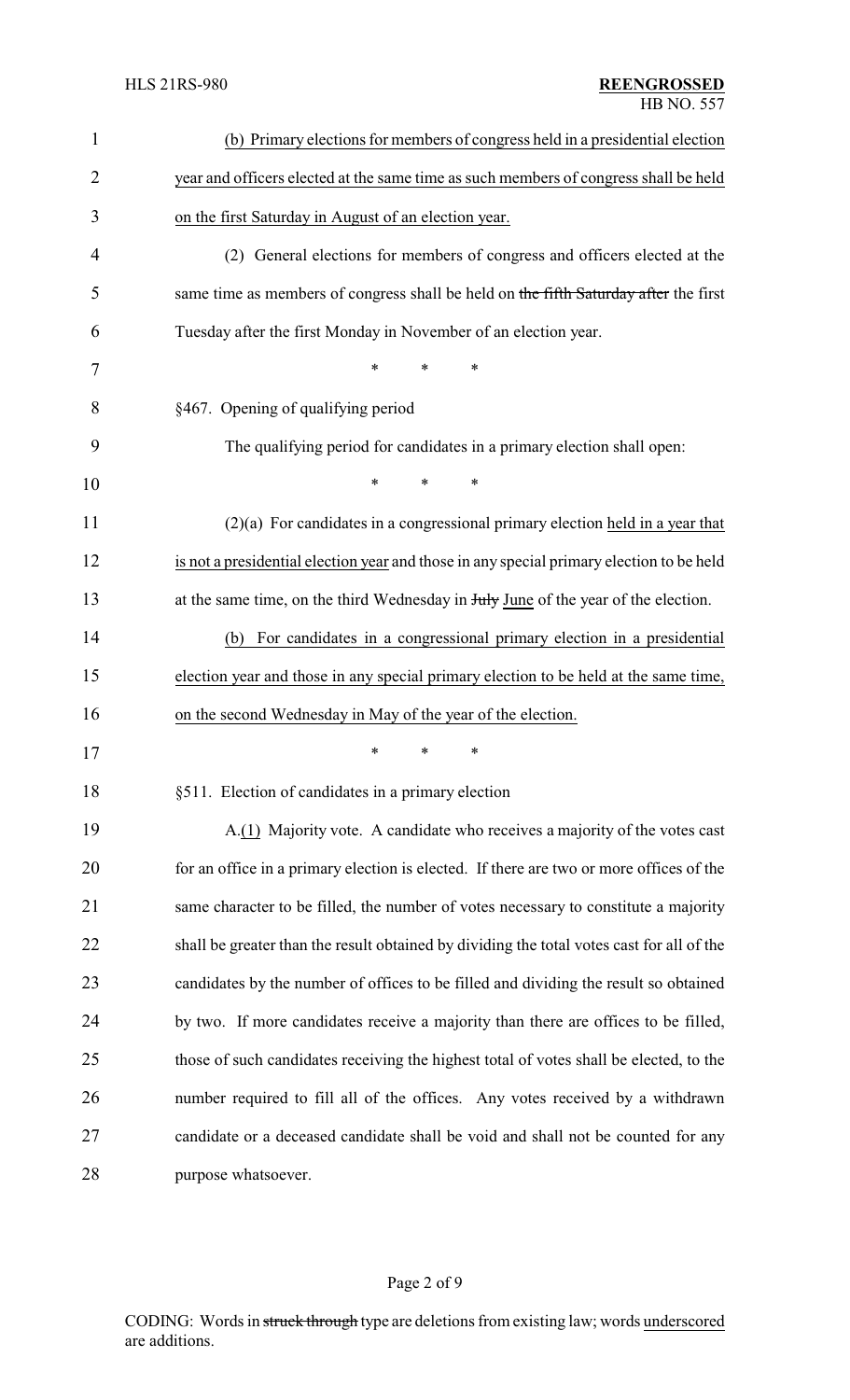| $\mathbf{1}$   | Notwithstanding Paragraph (1) of this Subsection, a candidate for<br>(2)(a)            |  |
|----------------|----------------------------------------------------------------------------------------|--|
| $\overline{2}$ | congressional office who receives a majority of the votes cast for the office in a     |  |
| 3              | primary election held on the last Saturday in September of an election year shall be   |  |
| $\overline{4}$ | certified and declared elected on the first Tuesday after the first Monday in          |  |
| 5              | November of an election year.                                                          |  |
| 6              | Notwithstanding Paragraph (1) of this Subsection, a candidate for<br>(b)               |  |
| 7              | congressional office who receives a majority of the votes cast for the office in a     |  |
| 8              | primary election held on the first Saturday in August of an election year shall be     |  |
| 9              | certified and declared elected on the first Tuesday after the first Monday in          |  |
| 10             | November of an election year.                                                          |  |
| 11             | B. Election of unopposed candidates for public office. (1) If, after the close         |  |
| 12             | of the qualifying period for candidates in a primary election, the number of           |  |
| 13             | candidates for a public office does not exceed the number of persons to be elected     |  |
| 14             | to the office, the candidates for that office, or those remaining after the withdrawal |  |
| 15             | of one or more candidates, are declared elected by the people, and their names shall   |  |
| 16             | not appear on the ballot in either the primary or the general election.                |  |
| 17             | $(2)(a)$ Notwithstanding Paragraph (1) of this Subsection, if after the close of       |  |
| 18             | the qualifying period for candidates in a congressional primary election to be held    |  |
| 19             | on the last Saturday in September of an election year, there is only one candidate for |  |
| 20             | a congressional office, the name of the candidate shall not appear on the ballot in    |  |
| 21             | either the primary or the general election, and he shall be certified and declared     |  |
| 22             | elected on the first Tuesday after the first Monday in November of an election year.   |  |
| 23             | (b) Notwithstanding Paragraph (1) of this Subsection, if after the close of the        |  |
| 24             | qualifying period for candidates in a congressional primary election to be held on the |  |
| 25             | first Saturday in August of an election year, there is only one candidate for a        |  |
| 26             | congressional office, the name of the candidate shall not appear on the ballot in      |  |
| 27             | either the primary or the general election, and he shall be certified and declared     |  |
| 28             | elected on the first Tuesday after the first Monday in November of an election year.   |  |
| 29             | $\ast$<br>$\ast$<br>∗                                                                  |  |

Page 3 of 9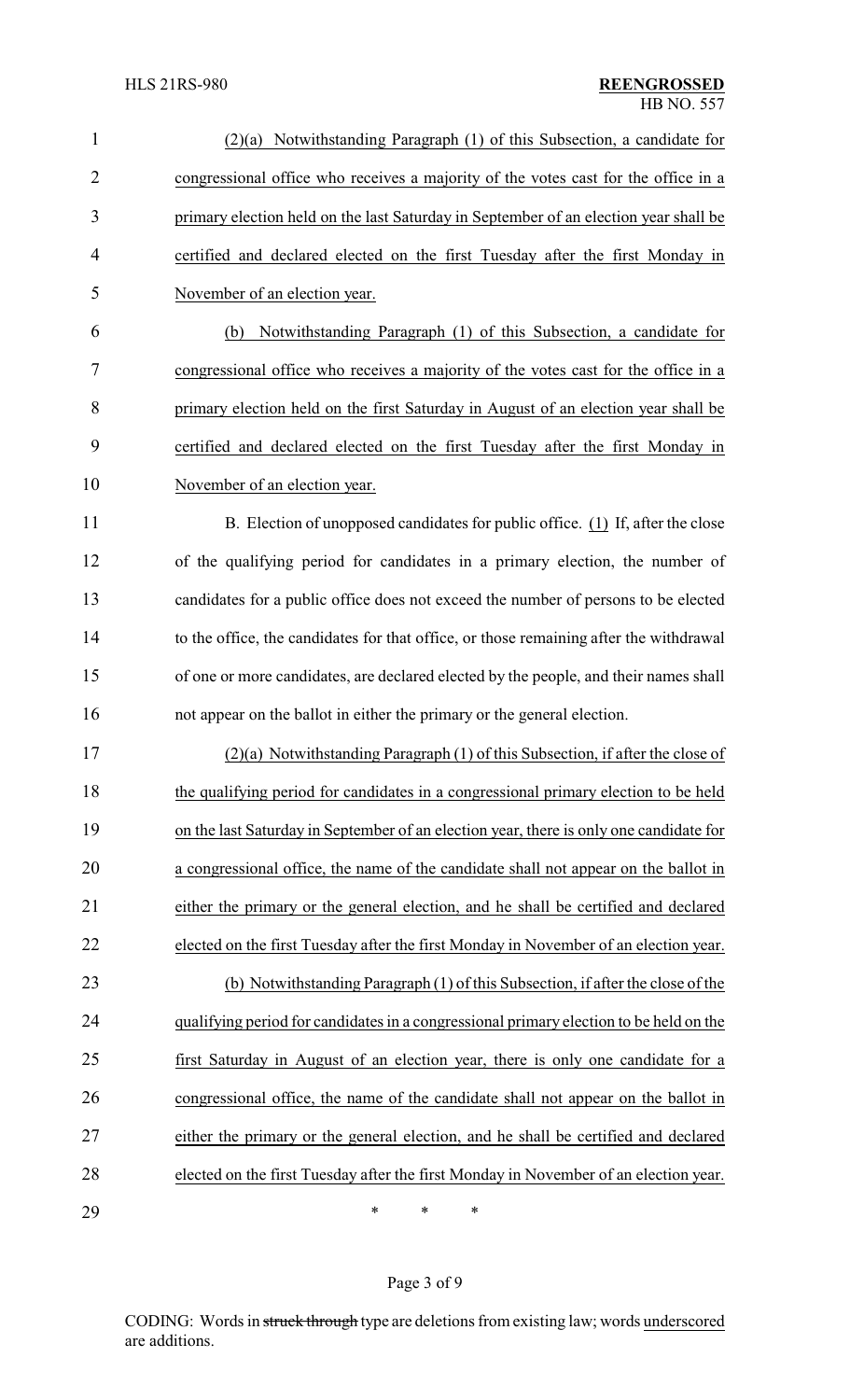| $\mathbf{1}$   | §512. Election of candidates in a general election                                       |  |
|----------------|------------------------------------------------------------------------------------------|--|
| $\overline{2}$ | $\ast$                                                                                   |  |
| 3              | B. Election of unopposed candidates. (1) If, as a result of the death or                 |  |
| 4              | withdrawal of one or more candidates, the number of candidates for an office in a        |  |
| 5              | general election does not exceed the number of persons to be elected to the office,      |  |
| 6              | the remaining candidates are declared elected by the people, and their names shall       |  |
| 7              | not appear on the ballot in the general election.                                        |  |
| 8              | (2) Notwithstanding Paragraph (1) of this Subsection, if, as a result of the             |  |
| 9              | death or withdrawal of one or more candidates, there is only one candidate for a         |  |
| 10             | congressional office in a general election that will be held on the first Tuesday after  |  |
| 11             | the first Monday in November of an election year, the name of the candidate shall        |  |
| 12             | not appear on the ballot in the general election, and he shall be certified and declared |  |
| 13             | elected on the first Tuesday after the first Monday in November of an election year.     |  |
| 14             | $\ast$<br>*<br>*                                                                         |  |
| 15             | §1272. United States senators; representatives in congress; time of electing             |  |
| 16             | A.(1) All general elections for representatives in congress shall be held on             |  |
| 17             | the fifth Saturday after the first Tuesday after the first Monday in November in even-   |  |
| 18             | numbered years.                                                                          |  |
| 19             | $(2)(a)$ The primary election held in a year that is not a presidential election         |  |
| 20             | year shall be held on the first Tuesday after the first Monday in November last          |  |
| 21             | Saturday in August of an election year.                                                  |  |
| 22             | (b) In a presidential election year, the primary election shall be held on the           |  |
| 23             | first Saturday in August of an election year.                                            |  |
| 24             | *<br>∗<br>*                                                                              |  |
| 25             | §1277. Certification of votes cast for United States senator and representative in       |  |
| 26             | Congress                                                                                 |  |
| 27             | A. Immediately after the results of the election for United States senator and           |  |
| 28             | representatives in Congress become official, the secretary of state shall separately     |  |
| 29             | certify the votes cast for United States senator and for each representative in          |  |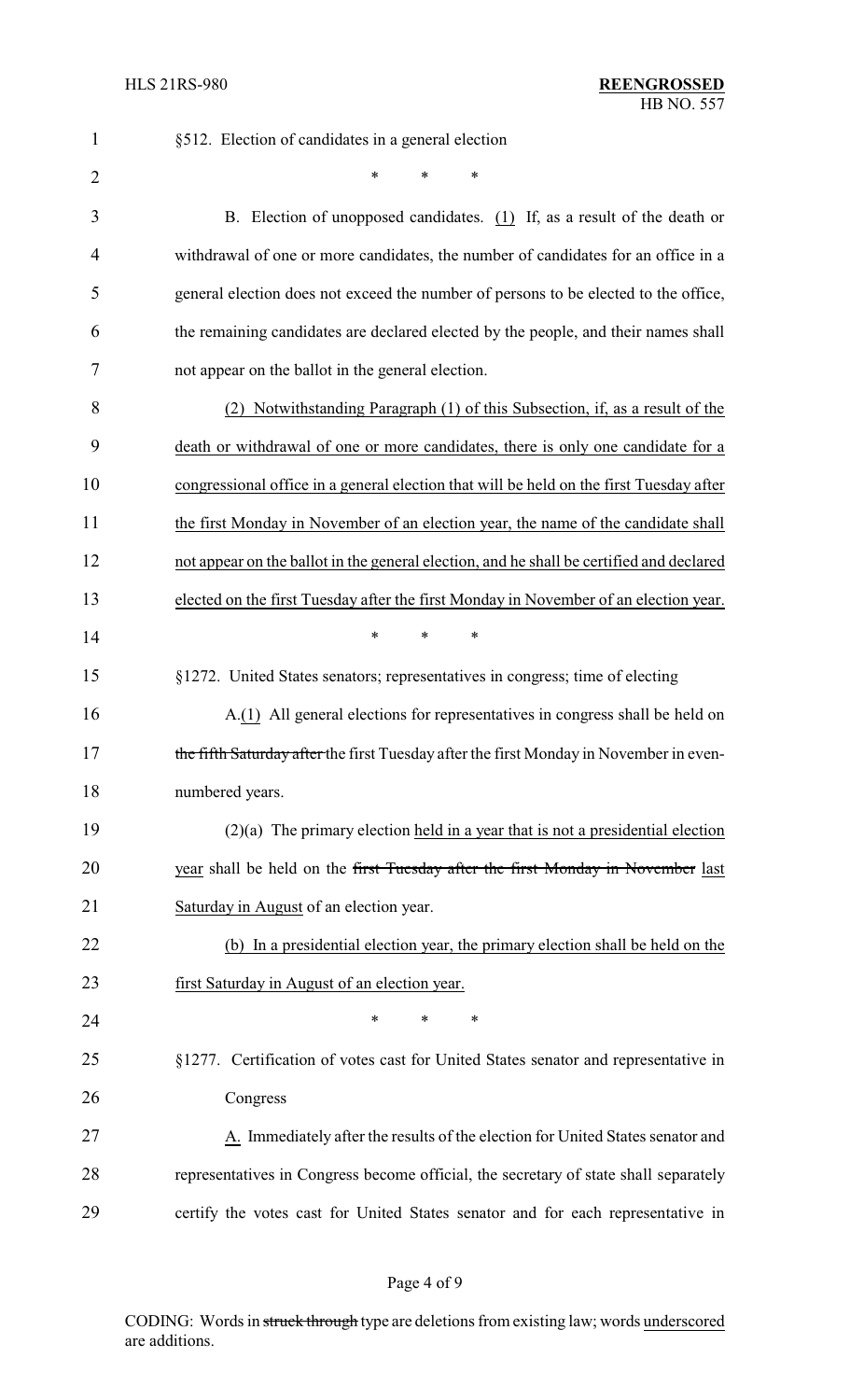Congress who was elected. Each such certificate shall be signed by the governor and 2 by the secretary of state. Thus certifying the election of the persons determined to have been elected, the governor shall cause the seal of the state to be affixed to each certificate. One copy of the appropriate certificate shall be delivered to each person elected. Another copy of the certificate of the election of the United States senator shall be transmitted by the governor to the President of the United States Senate. A copy of each certificate of the election of representatives in Congress shall be transmitted by the governor to the House of Representatives of the Congress of the United States, directed to the clerk thereof.

 B. Notwithstanding Subsection A of this Section, if a candidate for a congressional office receives a majority of the votes cast for the office in a primary election held on the last Saturday in September or the first Saturday in August of an election year or if such a candidate in a primary election to be held on either congressional primary date of an election year or a general election held on the first Tuesday after the first Monday in November of an election year is unopposed due 16 to the death or withdrawal of one or more candidates, the secretary of state shall certify the results of such election on the first Tuesday after the first Monday in 18 November of an election year.

\* \* \*

- §1285. Notice of election
- 

21 \* \* \* \*

22 B.(1)(a) Written notice of the election and the certificate required by Subparagraph (b) of this Paragraph shall be transmitted to the secretary of state and each clerk of court and registrar of voters in the area affected by the election. If the election is to be held on a primary election date, then such notice and certificate shall be received by the secretary of state at least four weeks prior to the opening of the qualifying period for the primary election. If the election is not to be held on a primary election date, then the notice and certificate shall be received by the secretary of state on or before the fifty-fourth day prior to the election, except for an

CODING: Words in struck through type are deletions from existing law; words underscored are additions.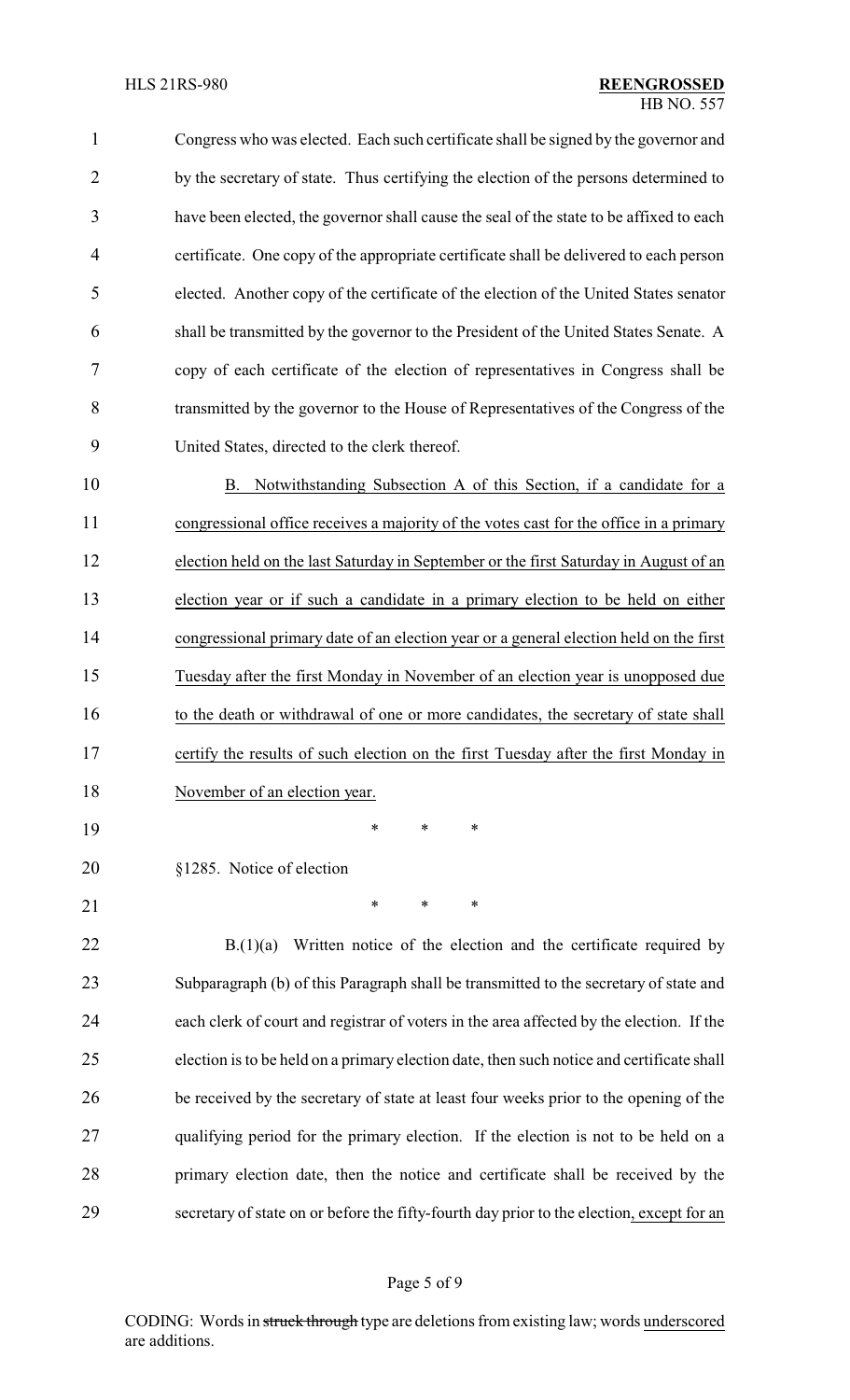| $\mathbf{1}$   | election to be held on the first Tuesday after the first Monday in November of a          |  |  |
|----------------|-------------------------------------------------------------------------------------------|--|--|
| $\overline{2}$ | presidential election year then the notice and certificate shall be received by the       |  |  |
| 3              | secretary of state on or before the eighty-first day prior to the election. The secretary |  |  |
| 4              | of state shall not accept any revisions to propositions, including but not limited to     |  |  |
| 5              | changes in title, text, or numerical designations, after the last day for submission of   |  |  |
| 6              | the notice and certificate to the secretary of state.                                     |  |  |
| 7              | $\ast$<br>$\ast$<br>∗                                                                     |  |  |
| 8              | §1300. Procedures; notice of election; expenses                                           |  |  |
| 9              | *<br>$\ast$<br>∗                                                                          |  |  |
| 10             | $C(1)$ When an election is called under the provisions of this Chapter, written           |  |  |
| 11             | notice of the election shall be transmitted to the secretary of state, the commissioner   |  |  |
| 12             | of elections, and each clerk of court and registrar of voters in the area affected by the |  |  |
| 13             | election. If the election is to be held on a primary election date, then such notice      |  |  |
| 14             | shall be received by the secretary of state at least four weeks prior to the opening of   |  |  |
| 15             | the qualifying period for the primary election. If the election is not to be held on a    |  |  |
| 16             | primary election date, then such notice shall be received by the secretary of state on    |  |  |
| 17             | or before the fifty-fourth day prior to the election, except for an election to be held   |  |  |
| 18             | on the first Tuesday after the first Monday in November of a presidential election        |  |  |
| 19             | year then the notice and certificate shall be received by the secretary of state on or    |  |  |
| 20             | before the eighty-first day prior to the election.                                        |  |  |
| 21             | ∗<br>*<br>*                                                                               |  |  |
| 22             | §1300.7. Governor to order election; proclamation; publication                            |  |  |
| 23             | A. If the required number of qualified electors of the voting area sign the               |  |  |
| 24             | petition for recall, the governor shall issue a proclamation ordering an election to be   |  |  |
| 25             | held for the purpose of voting on the question of the recall of the officer. The total    |  |  |
| 26             | number of registered voters in the voting area and the total number of registered         |  |  |
| 27             | voters in the voting area signing the petition shall be calculated from the totals on the |  |  |
| 28             | certificates of all of the registrars of voters received by the governor. The governor    |  |  |
| 29             | shall issue such proclamation within fifteen days after he receives the certified         |  |  |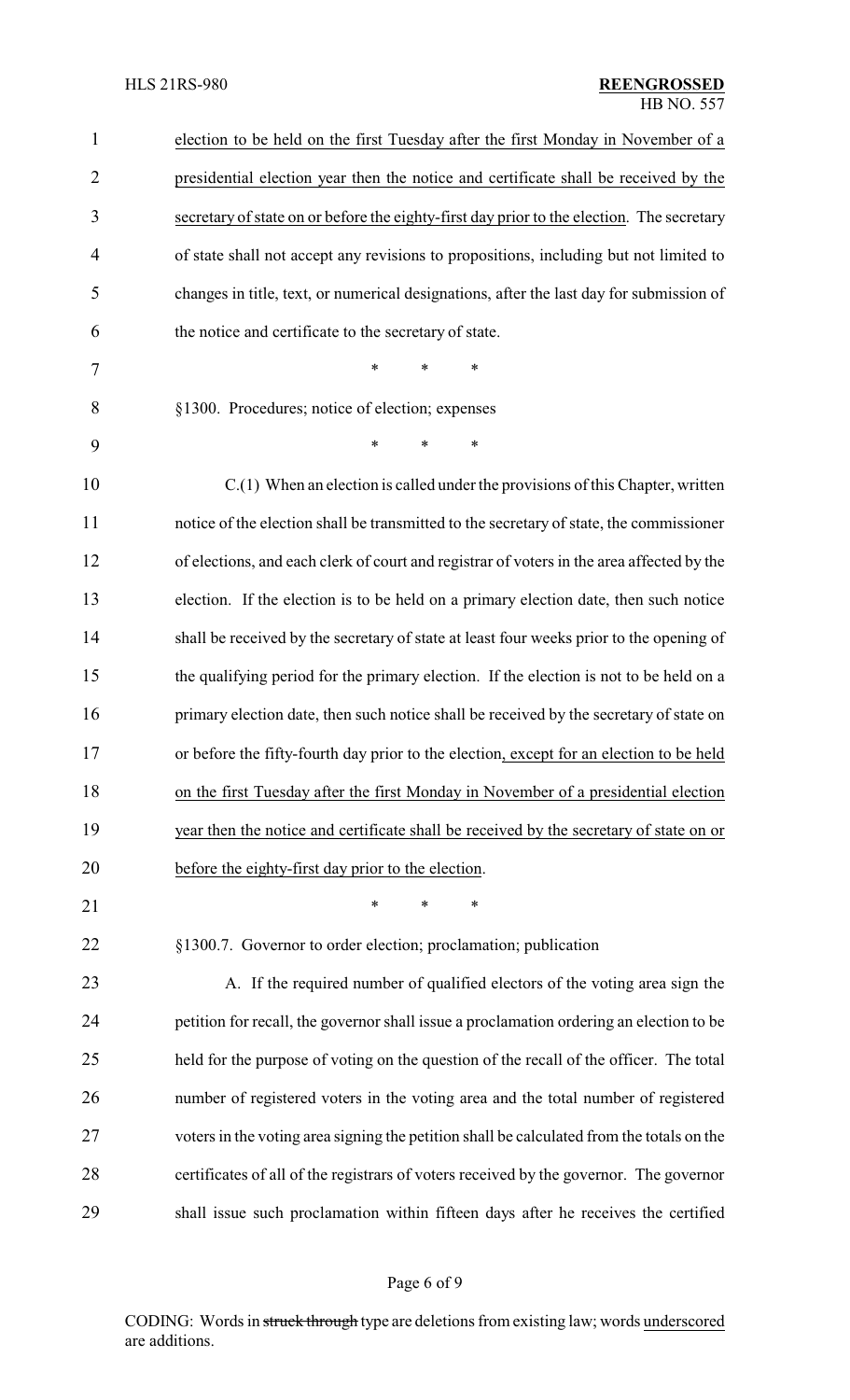| 1              | petitions from all of the registrars of voters in the voting area who have received           |
|----------------|-----------------------------------------------------------------------------------------------|
| $\overline{2}$ | petitions for certification. If the final day for the governor to issue the proclamation      |
| 3              | falls on a Saturday, Sunday, or legal holiday, then the next day which is not a               |
| 4              | Saturday, Sunday, or legal holiday shall be deemed to be the final day for issuing the        |
| 5              | proclamation. The proclamation shall order the election to be held on the next                |
| 6              | available date specified in R.S. 18:402(F). If the election is to be held on a primary        |
| 7              | election date, the proclamation shall be issued at least four weeks prior to the              |
| 8              | opening of the qualifying period for the primary election. If the election is not to be       |
| 9              | held on a primary election date, the proclamation shall be issued on or before the            |
| 10             | fifty-fourth day prior to the election, except for an election to be held on the first        |
| 11             | Tuesday after the first Monday in November of a presidential election year then the           |
| 12             | notice and certificate shall be received by the secretary of state on or before the           |
| 13             | eighty-first day prior to the election.                                                       |
| 14             | *<br>$\ast$<br>$\ast$                                                                         |
| 15             | Section 2. This Act shall become effective upon signature by the governor or, if not          |
| 16             | signed by the governor, upon expiration of the time for bills to become law without signature |
| 17             | by the governor, as provided by Article III, Section 18 of the Constitution of Louisiana. If  |
| 18             | vetoed by the governor and subsequently approved by the legislature, this Act shall become    |
| 19             | effective on the day following such approval.                                                 |

### DIGEST

The digest printed below was prepared by House Legislative Services. It constitutes no part of the legislative instrument. The keyword, one-liner, abstract, and digest do not constitute part of the law or proof or indicia of legislative intent. [R.S. 1:13(B) and 24:177(E)]

| HB 557 Reengrossed | 2021 Regular Session | Ivey |
|--------------------|----------------------|------|
|--------------------|----------------------|------|

**Abstract:** Changes the dates of congressional elections and provides relative to the certification of candidates elected at such elections under certain circumstances.

Present law provides that primary elections for members of congress and officers elected at the same time as members of congress are held on the first Tues. after the first Mon. in Nov. of an even-numbered year and that the general elections for such offices are held on the fifth Sat. after the primary election.

Proposed law changes the date of such primary elections held in a year that is not a presidential election year to the last Sat. in Sept. and the date of such primary elections held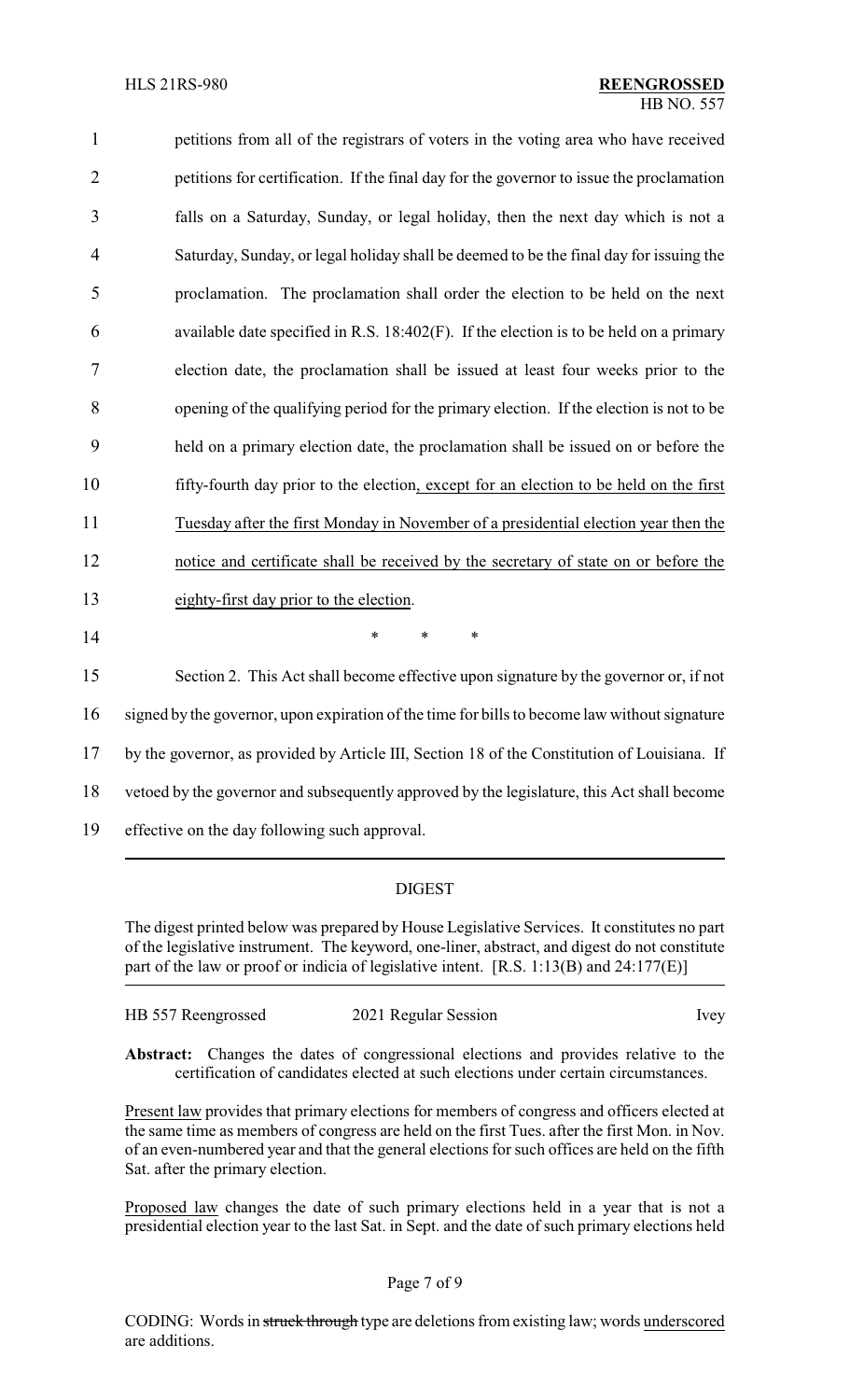in a presidential election year to the first Sat. in Aug. Also changes the date of the general elections to the first Tues. after the first Mon. in Nov.

Present law provides that qualifying for candidates in such elections opens on the third Wed. in July. Proposed law changes the date of the opening of qualifying for such elections held in a year that is not a presidential election year to the third Wed. in June and the opening of qualifying for such primary elections held in a presidential election year to the second Wed. in May.

Proposed law otherwise retains present law with respect to such elections except to provide that if a congressional candidate receives a majority of the votes in the primary election or is the only candidate due to the death or withdrawal of other candidates, the results of the election shall be certified by the secretary of state on the general election date and the candidate shall be declared elected.

Present law provides that written notice of a proposition election called by a political subdivision shall be transmitted to the secretary of state and each clerk of court and registrar of voters in the area affected by the election. Further provides that if the election is to be held on a primary election date, then such notice and certificate shall be received by the secretary of state at least four weeks prior to the opening of the qualifying period for the primary election. If the election is not to be held on a primary election date, then the notice shall be received by the secretary of state on or before the 54th day prior to the election.

Proposed law retains present law but changes the deadline for notice of an election to be held on the first Tues. after the first Mon. in Nov. in a presidential election year to the 81st day prior to the election.

Present law provides that if the required number of qualified electors of the voting area sign the petition for recall, the governor shall issue a proclamation ordering a recall election. If the election is to be held on a primary election date, the proclamation shall be issued at least four weeks prior to the opening of the qualifying period for the primary election. If the election is not to be held on a primary election date, the proclamation shall be issued on or before the 54th day prior to the election.

Proposed law retains present law but changes the deadline for the proclamation for an election not to be held on the first Tues. after the first Mon. in Nov. of a presidential election year to the 81st day prior to the election.

Effective upon signature of governor or lapse of time for gubernatorial action.

(Amends R.S. 18:402(B), 467(2), 511(A) and (B), 512(B), 1272(A), 1277, 1285(B)(1)(a), 1300(C)(1), and 1300.7(A))

#### Summary of Amendments Adopted by House

- The Committee Amendments Proposed by House Committee on House and Governmental Affairs to the original bill:
- 1. Change dates for congressional primary elections and for qualifying for such elections.
- 2. Distinguish dates of primary congressional elections and of qualifying held in a year that is not a presidential election year from elections held in a year that is a presidential election year.
- 3. Add provisions changing deadlines for notices of proposition elections and proclamations of recall elections held in Nov. of presidential election years.